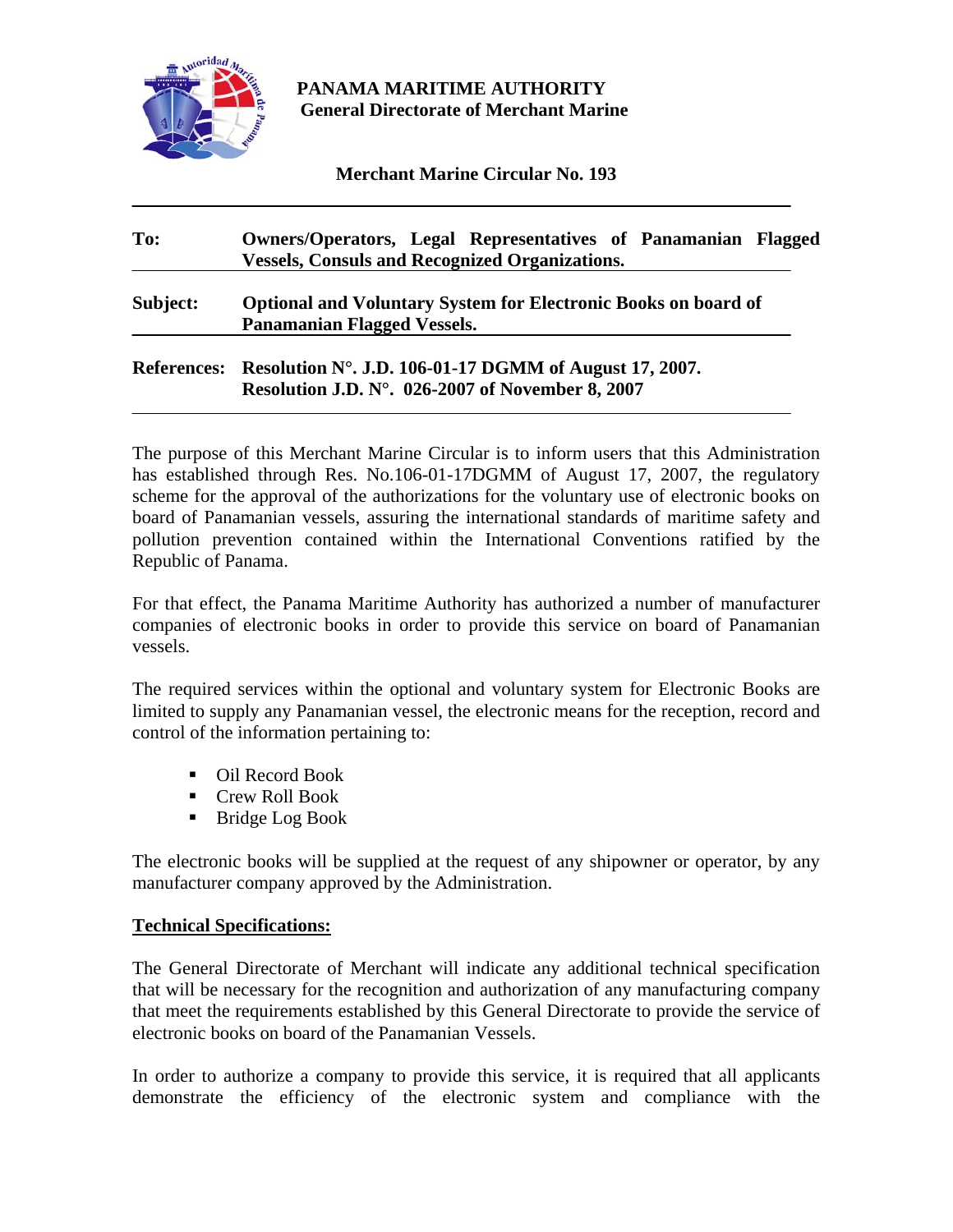minimum requirements established by the International Conventions, the rules issued by this Administration and the present circular.

The minimum requirements necessary to provide the electronic book service within the Panamanian Merchant Marine will be the following:

## **Bridge Workstation Log Book**

- The workstation where the Bridge Log Book will be available shall be designed in accordance with the principles given in ISO 8468 and IMO regulation MSC/Circ. 982.
- The presentation of the log book shall follow the regulations established in Resolution MSC.86 (70) and MSC/Circ 982 (5.3.4.) regarding the IMO Guidelines on Ergonomic Criteria for Bridge Equipment and Layout.
- Lightning of display and keyboard shall follow the regulations in ISO 8468 7.6.3.4 and IMO Regulations MSC/Circ. 982/5.3.6.

## **Software updating**

New software versions will be developed, edited and issued in accordance with development routines according to ISO 9002 for the work process. All changes to software will be documented and tested prior to release so that traceability is maintained within software releases.

## **Client/Server Installation**

The electronic log book system must be capable of supporting a client/server installation, with the possibility of recording data within the same server using several clients in multiple workstations.

## **Minimum Data report and export requirements**

- The electronic book system must be capable to support the automatic reproduction between the vessel and the operator's office, using the communication equipment at the vessel.
- The electronic book system must produce PDF format reports.
- The electronic book system shall allow the data export to another system in XML format.
- The electronic book system shall allow access by the General Directorate of Merchant Marine at any times. Moreover, if the fabricant uses a different format than the specified above, it shall provide to this Administration, the ways to access the information within the system.

## **Back Up and recovery of information:**

The electronic book system shall have the possibility to make a security copy or back up of the data, assuring that the information will not be lost if the hard disc of the electronic book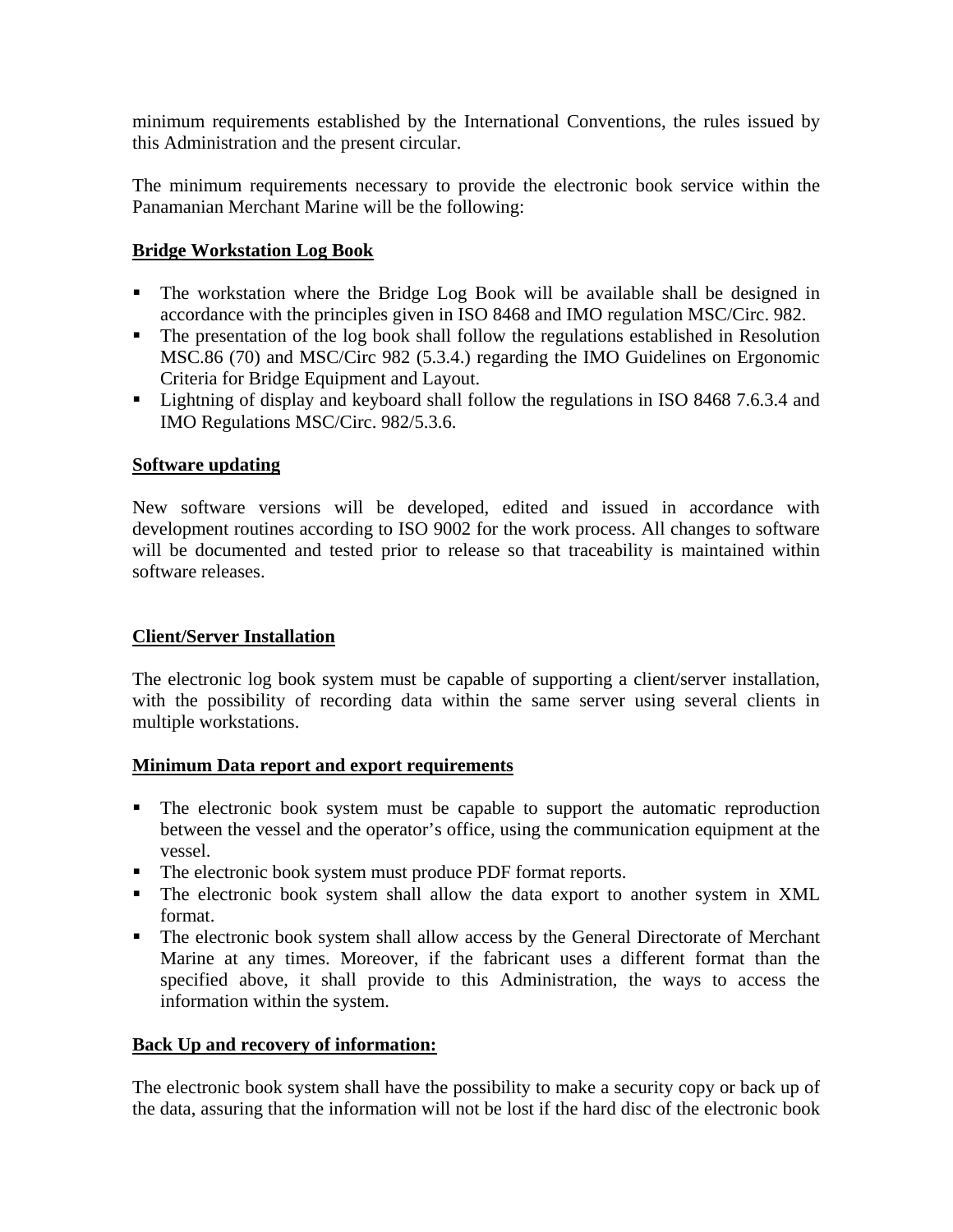server is corrupted. Moreover, the system must be able to recover the information of the security copy.

The electronic system shall be able to secure a rapid copy of the entire electronic book with the use of a removable memory device, (i.e. USB memory stick).

## **Bridge Log Book:**

The Electronic Bridge Log Book must have the characteristic to record relevant events regarding the operation of the ship, along with the necessary details for the recreation of the voyage. The data shall be recorded in accordance with IMO regulations.

All recorded events shall have a stamp with time and date, the local time on board y and official UTC time.

All annotations of events within the bridge log book shall be maintained for a five (5) year period and must be available for this Administration in PDF format.

The Electronic Log Book shall have an option to include the electronic signature of the Master of the vessel.

#### **Oil Record Book:**

Should have the characteristics needed in order to record the relevant events to comply with OMI requirements.

All the events will have a stamp with time and date, the local time on board as well as the official UTC time.

All of the events within the Oil Record Book – Part I will be stored for a five (5) years period and should be available to the administration in PDF format.

The data on the vessel's position should coincide with the information on the position on the Bridge Log Book.

The Oil Record Book should have characteristics for the electronic signature of the Vessel's Master.

## **Crew Roll Book:**

Should have the characteristics to list the crew onboard the vessel and a function to be able to list and control the users with a user name and a password. The crew role system should also have the reports described bellow:

• Onboard Crew List: will have the following information: Full name, position onboard, Certificate of Competency, place of birth, age, passport number,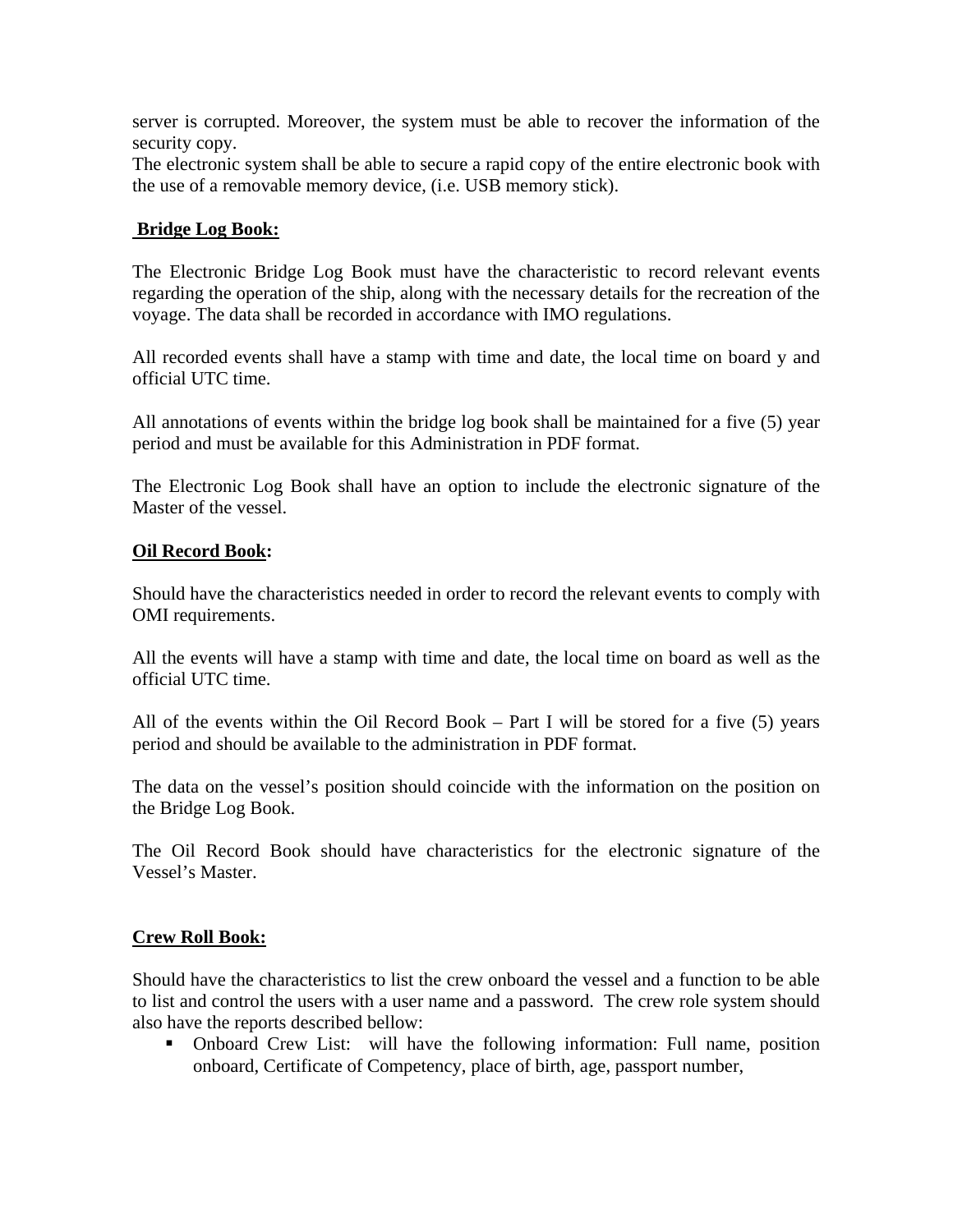- Crew details report: including: Full Name, position onboard, Certificate of Competency, Place of Birth, Age, Nationality, Passport Number, Name and address of the closest relative, port of embarkation, place and date of embarkation, embarkation duration.
- Historic crews report: including the following information: Full name, onboard position, Certificate of Competency, Place of Birth, Age, Nationality, Passport Number, Port and date of embarkation, Place and Date of landing. The crew's historic details should be stored for a five (5) years period and will be available in PDF format.

Both, the manufacturer and the vessels that use the Electronic Book Systems, should provide the general or special information recorded on the Electronic Books, required by the General Directorate of Merchant Marine to verify the compliance of the international regulations or for investigations, or navigation incidents, inspections or any other control process that the maritime administrations may be carrying out. This requirement will be mandatory and non compliance could lead to the authorization withdrawal.

In order for the vessels in the national merchant marine to use any format of the Electronic Book System on board, it is necessary for it to obtain the required license, which is not transferable and which is issued for a one year period. The request could be made by the ship owner, the master, or the Legal Representative at the General Directorate of Merchant Marine or at any Merchant Marine Consulate.

For the Panamanian merchant marine vessels to obtain the Appropriate License that will allow them to use the Electronic Book system they should be duty paid with the National Treasury.

For the issuance of the Electronic Book License, it is necessary that, once the electronic book format is installed onboard the Merchant Marine vessel, the authorized manufacturing company shall issue a document called Manufacturer's declaration which should specify that:

- 1. the system is installed according to the approved existing requirements
- 2. the installed system complies with the specific requirements
- 3. the installed system has been tested and it is in a proper and perfect working and functioning condition.

It is also necessary that the owner/operator, master, and crew of the vessel which has the electronic book system installed, issue and keep on board a "Statement of the owner or agent responsible for the operation of the ship that specifies the following:

- 1. the crew has been trained in an appropriate and concise way on the management, utilization and operation of the Electronic Books according to STCW-95 regulation I/14.1.4.
- 2. the routines and processes for the conservation, and maintenance of the Electronic Book records comply with the Panama Maritime Authority and IMO's regulations and are